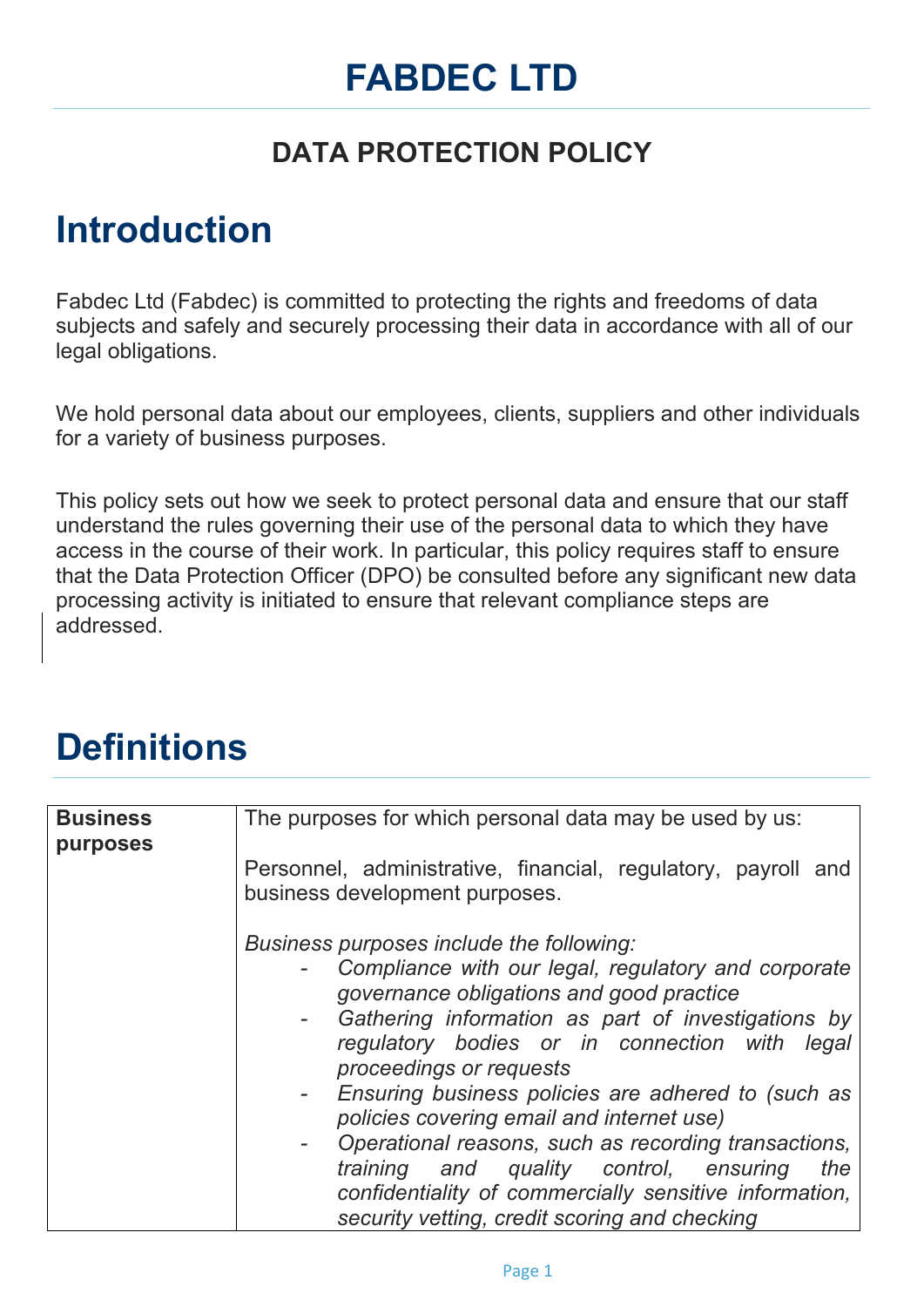| - Investigating complaints                         |
|----------------------------------------------------|
| - Checking references, ensuring safe working       |
| practices, monitoring and managing staff access to |
| systems and facilities and staff absences,         |
| administration and assessments                     |
| - Monitoring staff conduct, disciplinary matters   |
| - Marketing our business                           |
| - Improving services                               |

| <b>Personal data</b>                             | 'Personal data' means any information relating to an identified or<br>identifiable natural person ('data subject'); an identifiable natural<br>person is one who can be identified, directly or indirectly, in<br>particular by reference to an identifier such as a name, an<br>identification number, location data, an online identifier or to one<br>or more factors specific to the physical, physiological, genetic,<br>mental, economic, cultural or social identity of that natural<br>person. |
|--------------------------------------------------|--------------------------------------------------------------------------------------------------------------------------------------------------------------------------------------------------------------------------------------------------------------------------------------------------------------------------------------------------------------------------------------------------------------------------------------------------------------------------------------------------------|
|                                                  | Personal data we gather may include: individuals' phone<br>number, email address, educational background, financial and<br>pay details, details of certificates and diplomas, education and<br>skills, marital status, nationality, job title, and CV.                                                                                                                                                                                                                                                 |
| <b>Special</b><br>categories of<br>personal data | Special categories of data include information about an<br>individual's racial or ethnic origin, political opinions, religious or<br>similar beliefs, trade union membership (or non-membership),<br>physical or mental health or condition, criminal offences, or<br>related proceedings, and genetic and biometric information -<br>any use of special categories of personal data should be strictly<br>controlled in accordance with this policy.                                                  |
| <b>Data controller</b>                           | 'Data controller' means the natural or legal person, public<br>authority, agency or other body which, alone or jointly with<br>others, determines the purposes and means of the processing<br>of personal data; where the purposes and means of such<br>processing are determined by law.                                                                                                                                                                                                              |
| Data processor                                   | 'Processor' means a natural or legal person, public authority,<br>agency or other body which processes personal data on behalf<br>of the controller.                                                                                                                                                                                                                                                                                                                                                   |
| <b>Processing</b>                                | 'Processing' means any operation or set of operations which is<br>performed on personal data or on sets of personal data, whether<br>or not by automated means, such as collection, recording,<br>organisation, structuring, storage, adaptation or alteration,                                                                                                                                                                                                                                        |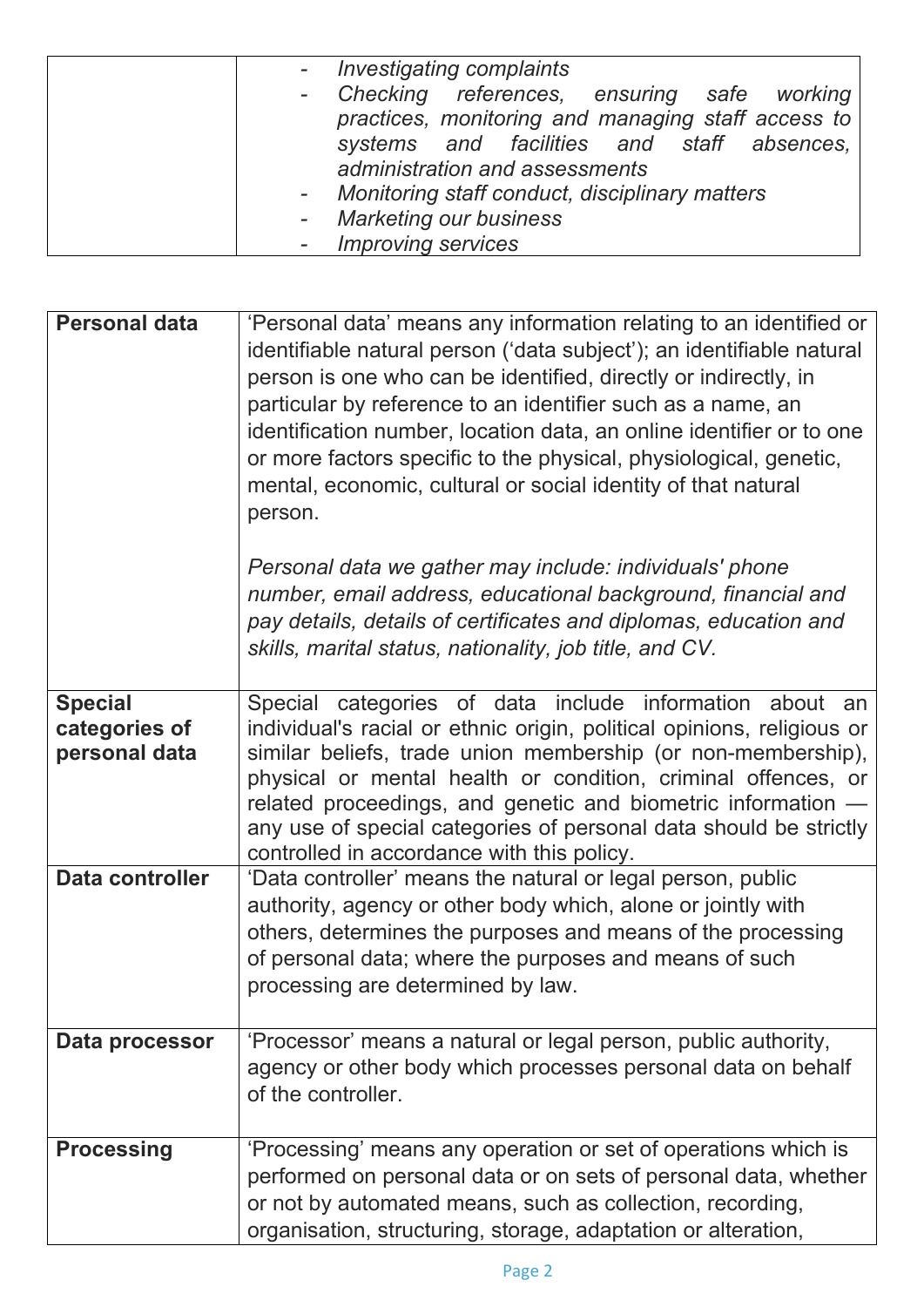|                                 | retrieval, consultation, use, disclosure by transmission,<br>dissemination or otherwise making available, alignment or<br>combination, restriction, erasure or destruction. |
|---------------------------------|-----------------------------------------------------------------------------------------------------------------------------------------------------------------------------|
| <b>Supervisory</b><br>authority | This is the national body responsible for data protection. The<br>supervisory authority for our organisation is the Information<br><b>Commissioners Office.</b>             |

# **Scope**

This policy applies to all staff, who must be familiar with this policy and comply with its terms.

This policy supplements our other policies relating to internet and email use. We may supplement or amend this policy by additional policies and guidelines from time to time. Any new or modified policy will be circulated to staff before being adopted.

## Who is responsible for this policy?

As our data protection officer (DPO),Graham Prince has overall responsibility for the day-to-day implementation of this policy. You should contact the DPO for further information about this policy if necessary.

# **The principles**

Fabdec shall comply with the principles of data protection (the Principles) enumerated in the EU General Data Protection Regulation. We will make every effort possible in everything we do to comply with these principles. The Principles are:

### **1. Lawful, fair and transparent**

Data collection must be fair, for a legal purpose and we must be open and transparent as to how the data will be used.

### **2. Limited for its purpose**

Data can only be collected for a specific purpose.

### **3. Data minimisation**

Any data collected must be necessary and not excessive for its purpose.

### **4. Accurate**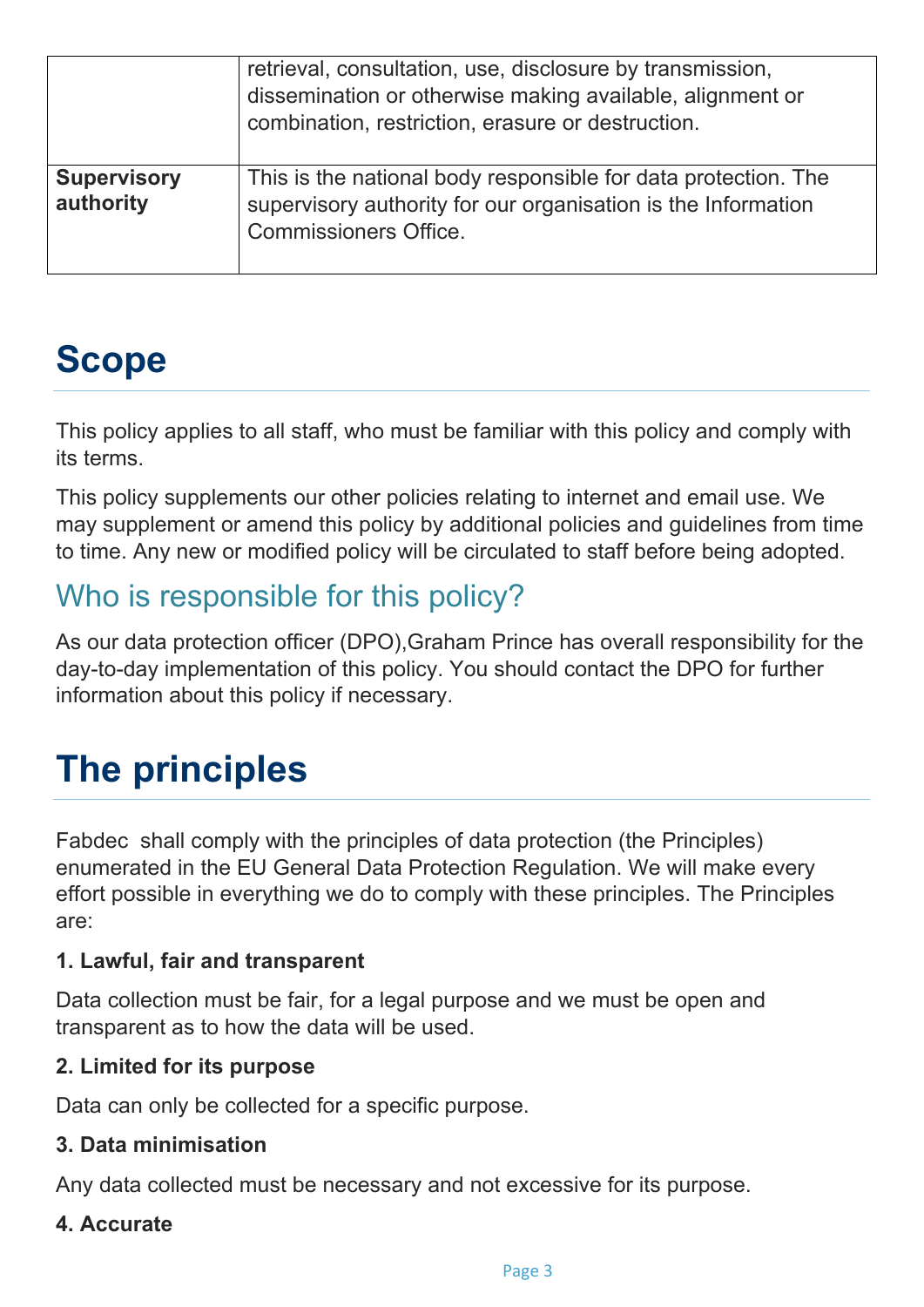The data we hold must be accurate and kept up to date.

### **5. Retention**

We cannot store data longer than necessary.

### **6. Integrity and confidentiality**

The data we hold must be kept safe and secure.

### Accountability and transparency

We must ensure accountability and transparency in all our use of personal data. We must show how we comply with each Principle. You are responsible for keeping a written record of how all the data processing activities you are responsible for comply with each of the Principles. This must be kept up to date and must be approved by the DPO.

To comply with data protection laws and the accountability and transparency Principle of GDPR, we must demonstrate compliance. You are responsible for understanding your particular responsibilities to ensure we meet the following data protection obligations:

- Fully implement all appropriate technical and organisational measures
- Maintain up to date and relevant documentation on all processing activities
- Conducting Data Protection Impact Assessments
- Implement measures to ensure privacy by design and default, including:
	- o Data minimisation
	- o Pseudonymisation
	- o Transparency
	- o Allowing individuals to monitor processing
	- o Creating and improving security and enhanced privacy procedures on an ongoing basis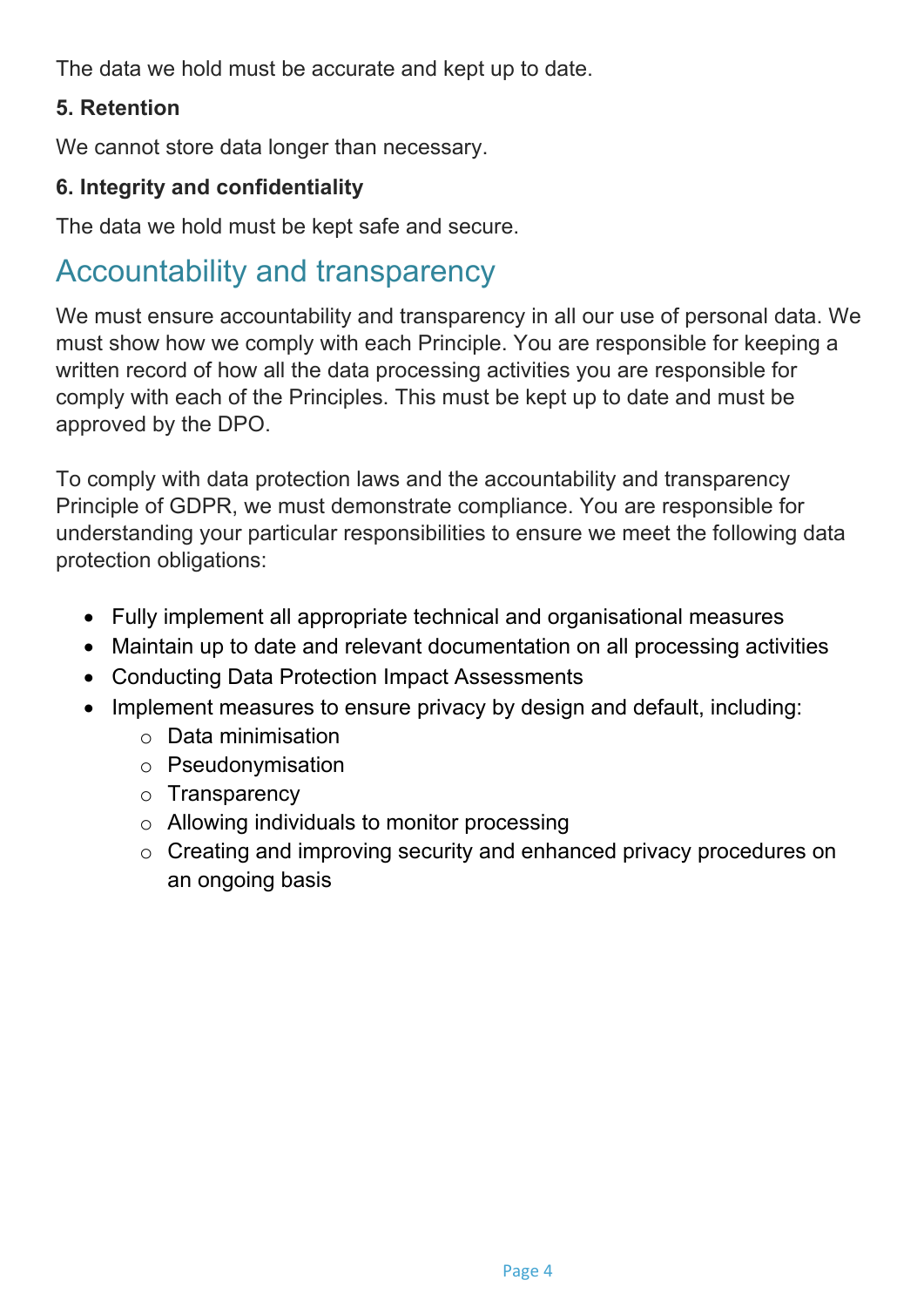### Fair and lawful processing

We must process personal data fairly and lawfully in accordance with individuals' rights under the first Principle. This generally means that we should not process personal data unless the individual whose details we are processing has consented to this happening.

If we cannot apply a lawful basis (explained below), our processing does not conform to the first principle and will be unlawful. Data subjects have the right to have any data unlawfully processed erased

### Controlling vs. processing data

Fabdec is classified as a data controller and data processor. We must maintain our appropriate registration with the Information Commissioners Office in order to continue lawfully controlling and or processing data.

As a data processor, we must comply with our contractual obligations and act only on the documented instructions of the data controller. If we at any point determine the purpose and means of processing out with the instructions of the controller, we shall be considered a data controller and therefore breach our contract with the controller and have the same liability as the controller. As a data processor, we must:

- Not use a sub-processor without written authorisation of the data controller
- Co-operate fully with the ICO or other supervisory authority
- Ensure the security of the processing
- Keep accurate records of processing activities
- Notify the controller of any personal data breaches

If you are in any doubt about how we handle data, contact the DPO for clarification.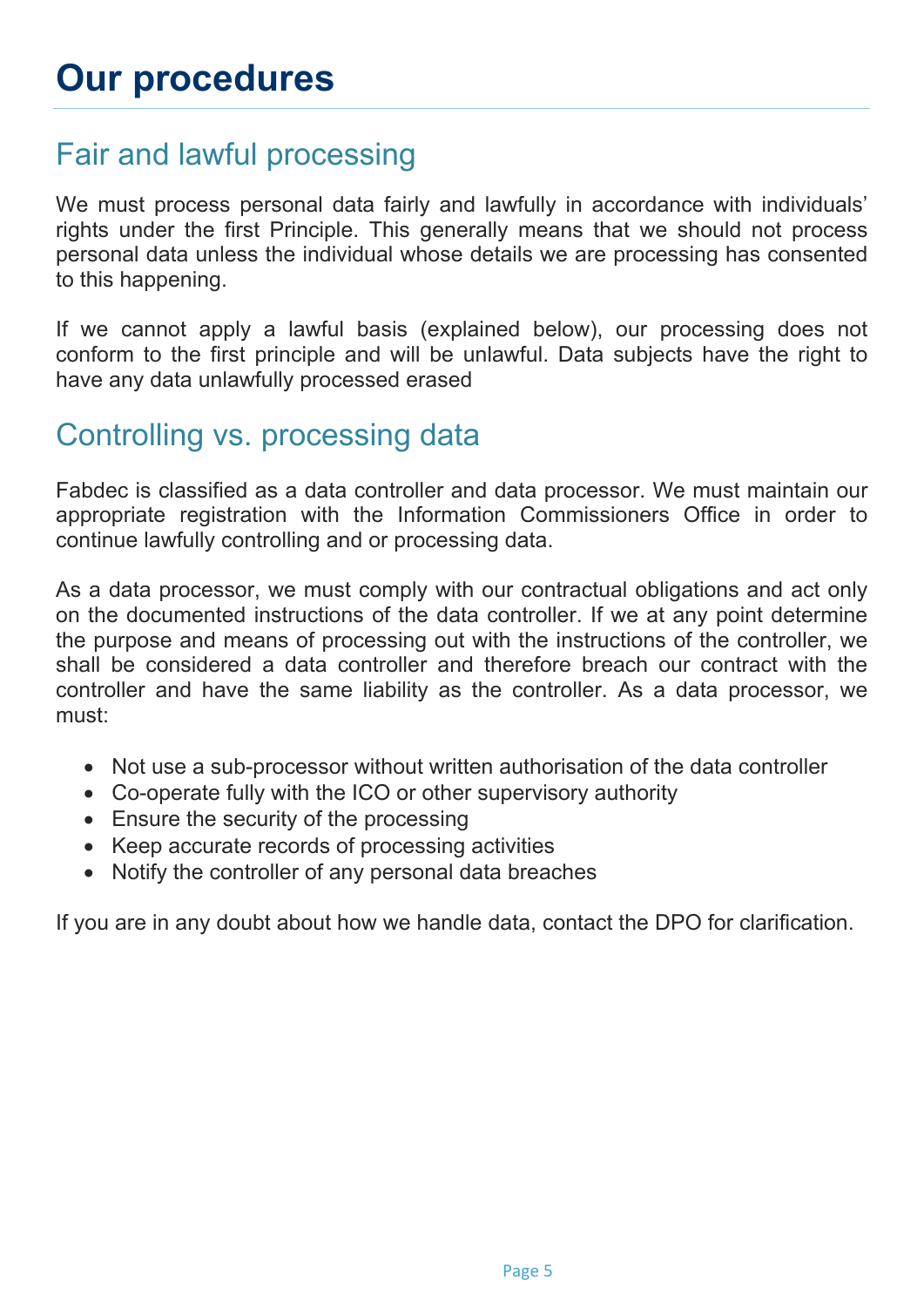### Lawful basis for processing data

We must establish a lawful basis for processing data. Ensure that any data you are responsible for managing has a written lawful basis approved by the DPO. It is your responsibility to check the lawful basis for any data you are working with and ensure all of your actions comply the lawful basis. At least one of the following conditions must apply whenever we process personal data:

#### **1. Consent**

We hold recent, clear, explicit, and defined consent for the individual's data to be processed for a specific purpose.

### **2. Contract**

The processing is necessary to fulfil or prepare a contract for the individual.

### **3. Legal obligation**

We have a legal obligation to process the data (excluding a contract).

### **4. Vital interests**

Processing the data is necessary to protect a person's life or in a medical situation.

### **5. Public function**

Processing necessary to carry out a public function, a task of public interest or the function has a clear basis in law.

### **6. Legitimate interest**

The processing is necessary for our legitimate interests. This condition does not apply if there is a good reason to protect the individual's personal data which overrides the legitimate interest.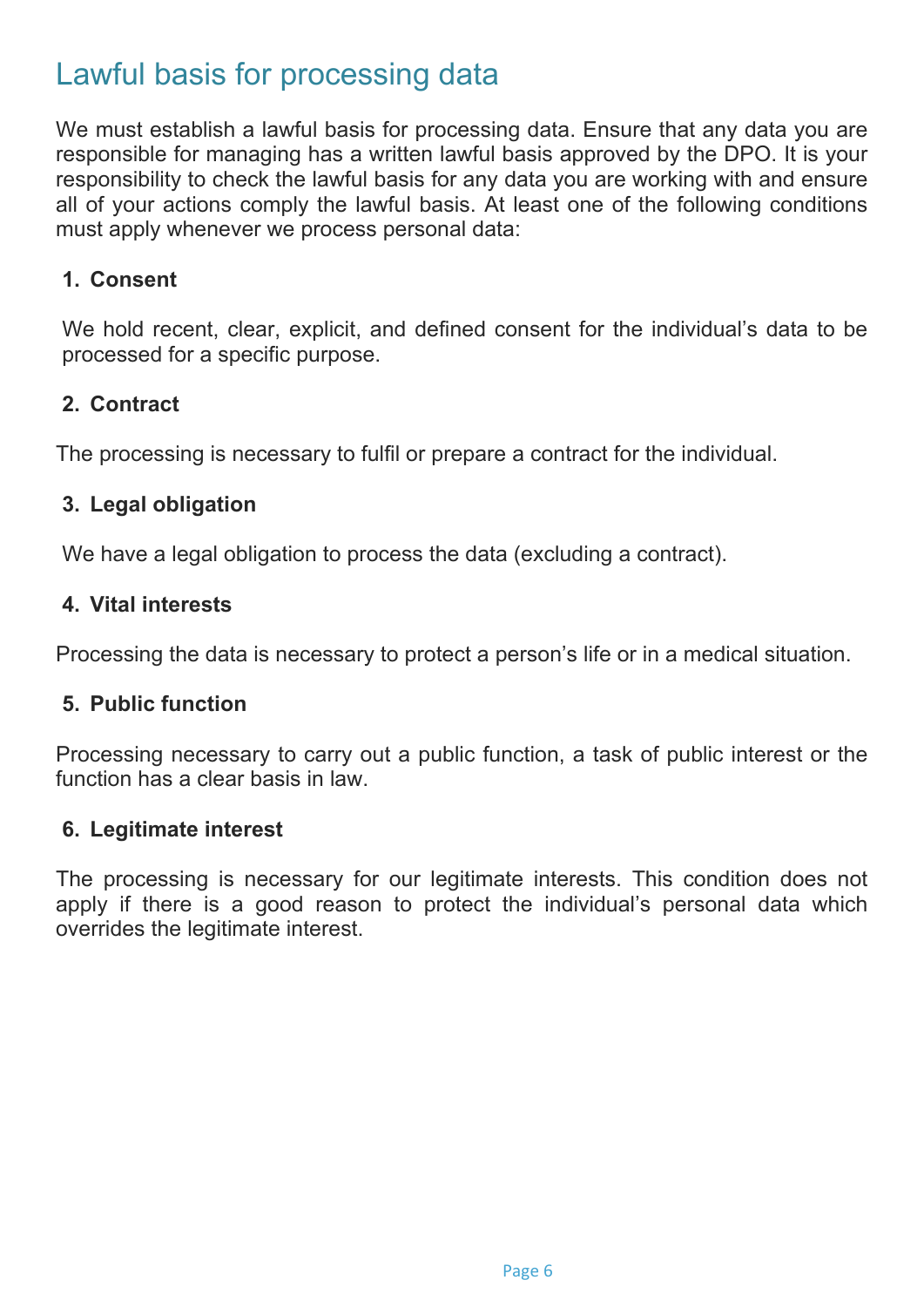### Deciding which condition to rely on

If you are making an assessment of the lawful basis, you must first establish that the processing is necessary. This means the processing must be a targeted, appropriate way of achieving the stated purpose. You cannot rely on a lawful basis if you can reasonably achieve the same purpose by some other means.

Remember that more than one basis may apply, and you should rely on what will best fit the purpose, not what is easiest.

Consider the following factors and document your answers:

- What is the purpose for processing the data?
- Can it reasonably be done in a different way?
- Is there a choice as to whether or not to process the data?
- Who does the processing benefit?
- After selecting the lawful basis, is this the same as the lawful basis the data subject would expect?
- What is the impact of the processing on the individual?
- Are you in a position of power over them?
- Are they a vulnerable person?
- Would they be likely to object to the processing?
- Are you able to stop the processing at any time on request, and have you factored in how to do this?

Our commitment to the first Principle requires us to document this process and show that we have considered which lawful basis best applies to each processing purpose, and fully justify these decisions.

We must also ensure that individuals whose data is being processed by us are informed of the lawful basis for processing their data, as well as the intended purpose. This should occur via a privacy notice. This applies whether we have collected the data directly from the individual, or from another source.

If you are responsible for making an assessment of the lawful basis and implementing the privacy notice for the processing activity, you must have this approved by the DPO.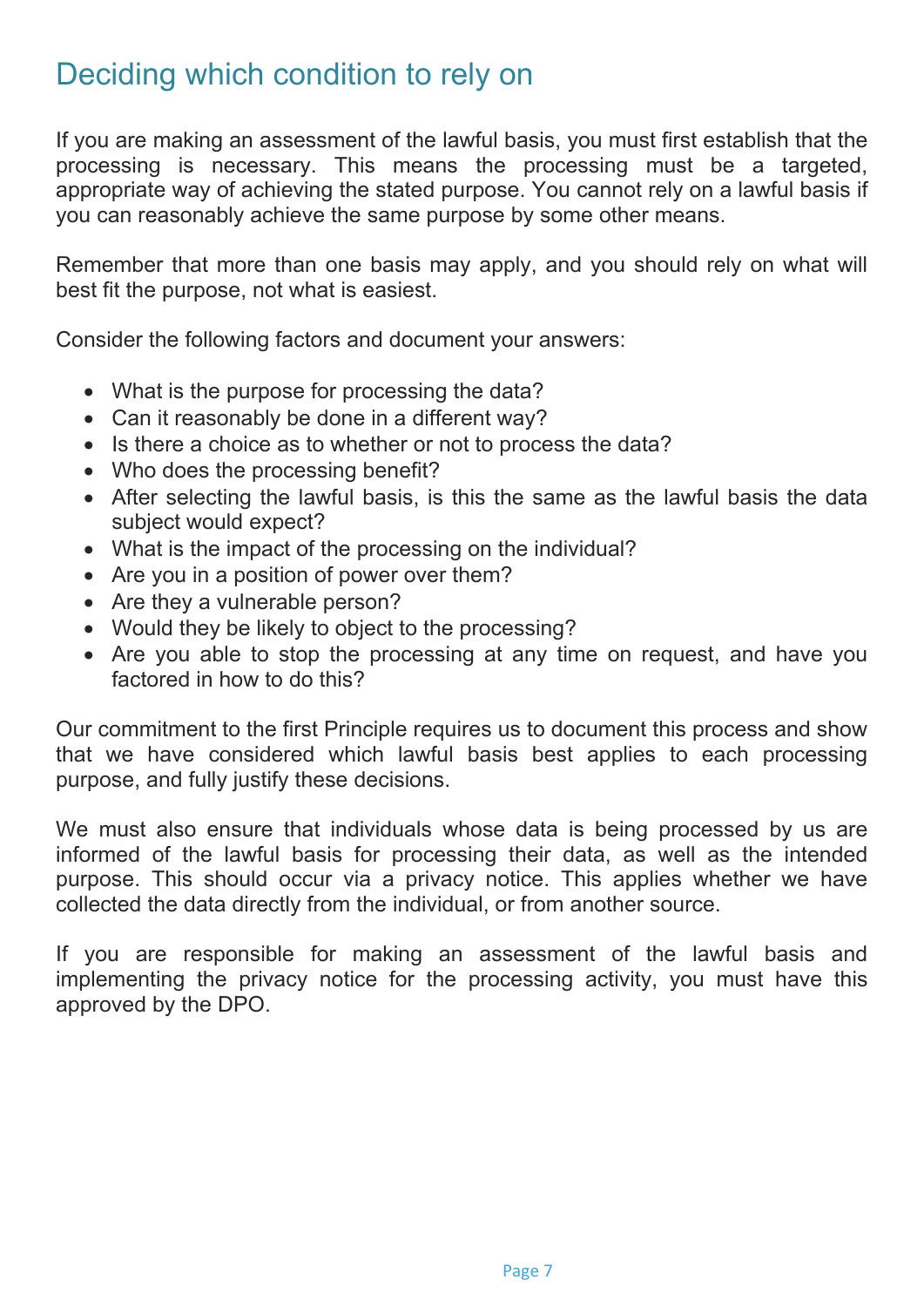## What are special categories of personal data?

Previously known as sensitive personal data, this means data about an individual which is more sensitive, so requires more protection. This type of data could create more significant risks to a person's fundamental rights and freedoms, for example by putting them at risk of unlawful discrimination. The special categories include information about an individual's:

- $\bullet$  race
- ethnic origin
- politics
- religion
- trade union membership
- genetics
- biometrics (where used for ID purposes)
- health
- sexual orientation

In most cases where we process special categories of personal data we will require the data subject's *explicit* consent to do this unless exceptional circumstances apply or we are required to do this by law (e.g. to comply with legal obligations to ensure health and safety at work). Any such consent will need to clearly identify what the relevant data is, why it is being processed and to whom it will be disclosed.

The condition for processing special categories of personal data must comply with the law. If we do not have a lawful basis for processing special categories of data that processing activity must cease.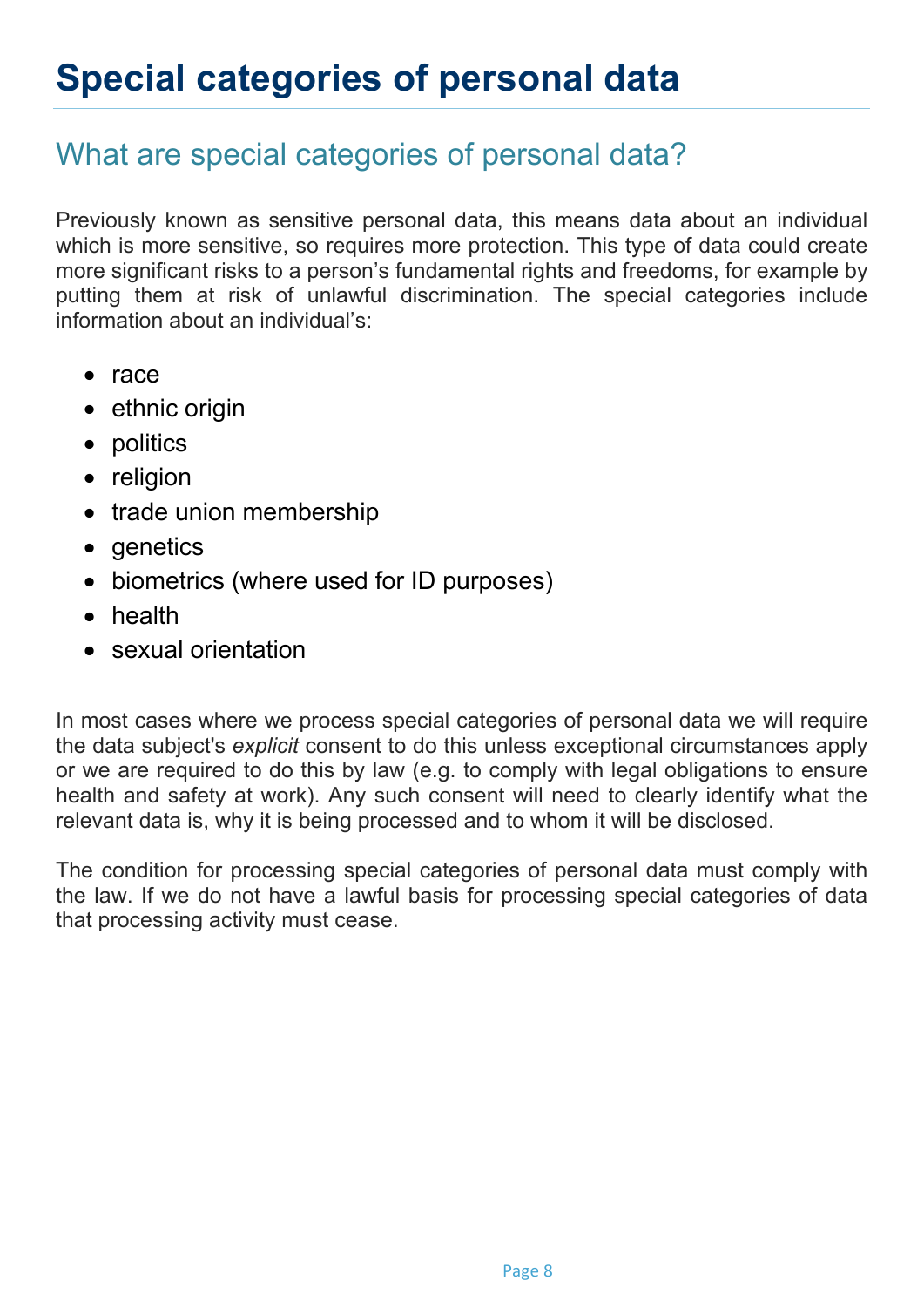## Our responsibilities

- Analysing and documenting the type of personal data we hold
- Checking procedures to ensure they cover all the rights of the individual
- Identify the lawful basis for processing data
- Ensuring consent procedures are lawful
- Implementing and reviewing procedures to detect, report and investigate personal data breaches
- Store data in safe and secure ways
- Assess the risk that could be posed to individual rights and freedoms should data be compromised

### Your responsibilities

- Fully understand your data protection obligations
- Check that any data processing activities you are dealing with comply with our policy and are justified
- Do not use data in any unlawful way
- Do not store data incorrectly, be careless with it or otherwise cause us to breach data protection laws and our policies through your actions
- Comply with this policy at all times
- Raise any concerns, notify any breaches or errors, and report anything suspicious or contradictory to this policy or our legal obligations without delay

## Responsibilities of the Data Protection Officer

- Keeping the board updated about data protection responsibilities, risks and issues
- Reviewing all data protection procedures and policies on a regular basis
- Arranging data protection training and advice for all staff members and those included in this policy
- Answering questions on data protection from staff, board members and other stakeholders
- Responding to individuals such as clients and employees who wish to know which data is being held on them by us
- Checking and approving with third parties that handle the company's data any contracts or agreement regarding data processing

## Responsibilities of the IT Manager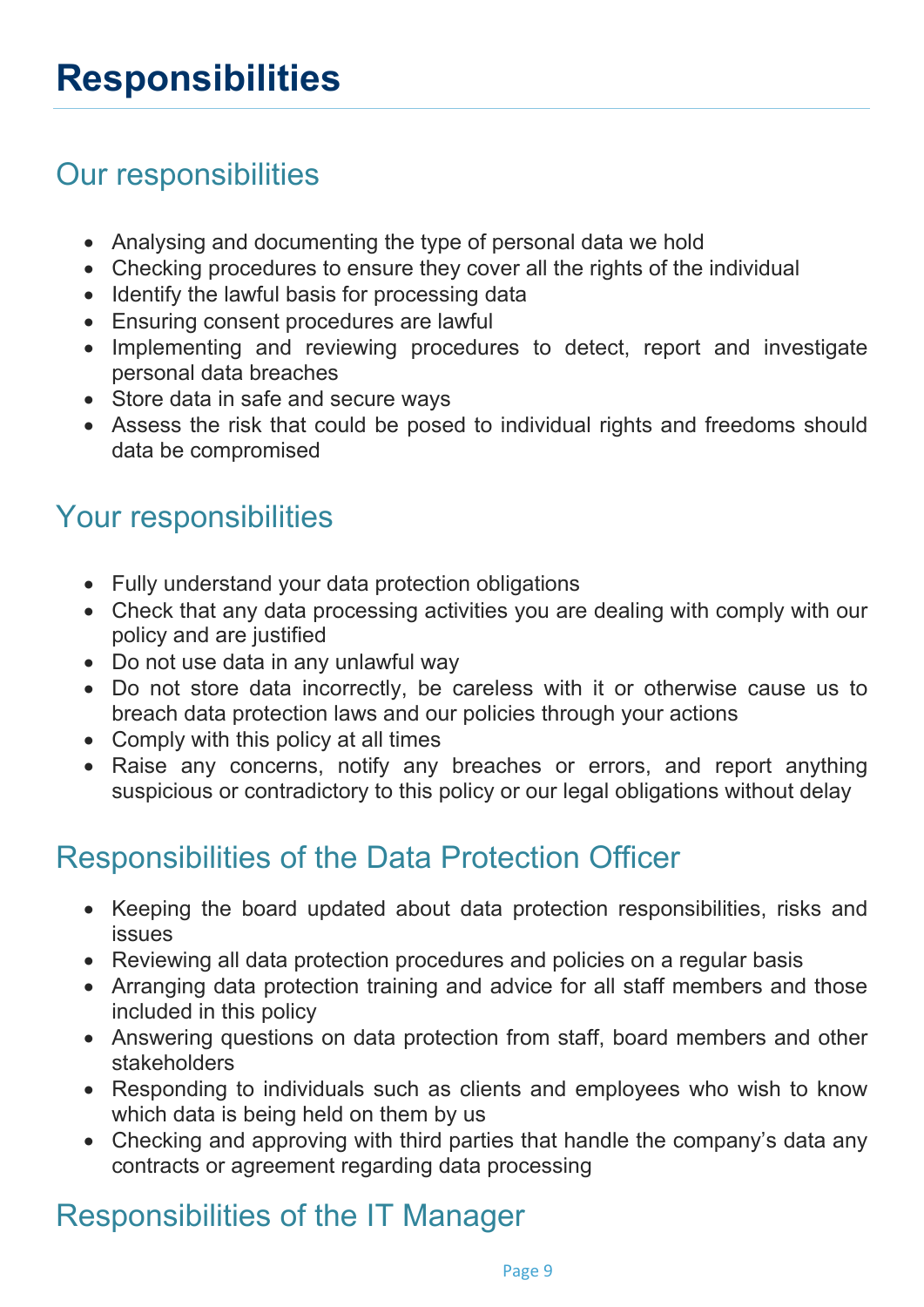- Ensure all systems, services, software and equipment meet acceptable security standards
- Checking and scanning security hardware and software regularly to ensure it is functioning properly
- Researching third-party services, such as cloud services the company is considering using to store or process data

### Responsibilities of the Marketing Manager

- Approving data protection statements attached to emails and other marketing copy
- Addressing data protection queries from clients, target audiences or media outlets
- Coordinating with the DPO to ensure all marketing initiatives adhere to data protection laws and the company's Data Protection Policy

### Accuracy and relevance

We will ensure that any personal data we process is accurate, adequate, relevant and not excessive, given the purpose for which it was obtained. We will not process personal data obtained for one purpose for any unconnected purpose unless the individual concerned has agreed to this or would otherwise reasonably expect this.

Individuals may ask that we correct inaccurate personal data relating to them. If you believe that information is inaccurate you should record the fact that the accuracy of the information is disputed and inform the DPO.

### Data security

You must keep personal data secure against loss or misuse. Where other organisations process personal data as a service on our behalf, the DPO will establish what, if any, additional specific data security arrangements need to be implemented in contracts with those third party organisations.

## Storing data securely

- In cases when data is stored on printed paper, it should be kept in a secure place where unauthorised personnel cannot access it
- Printed data should be shredded when it is no longer needed
- Data stored on a computer should be protected by strong passwords that are changed regularly. We encourage all staff to use a password manager to create and store their passwords.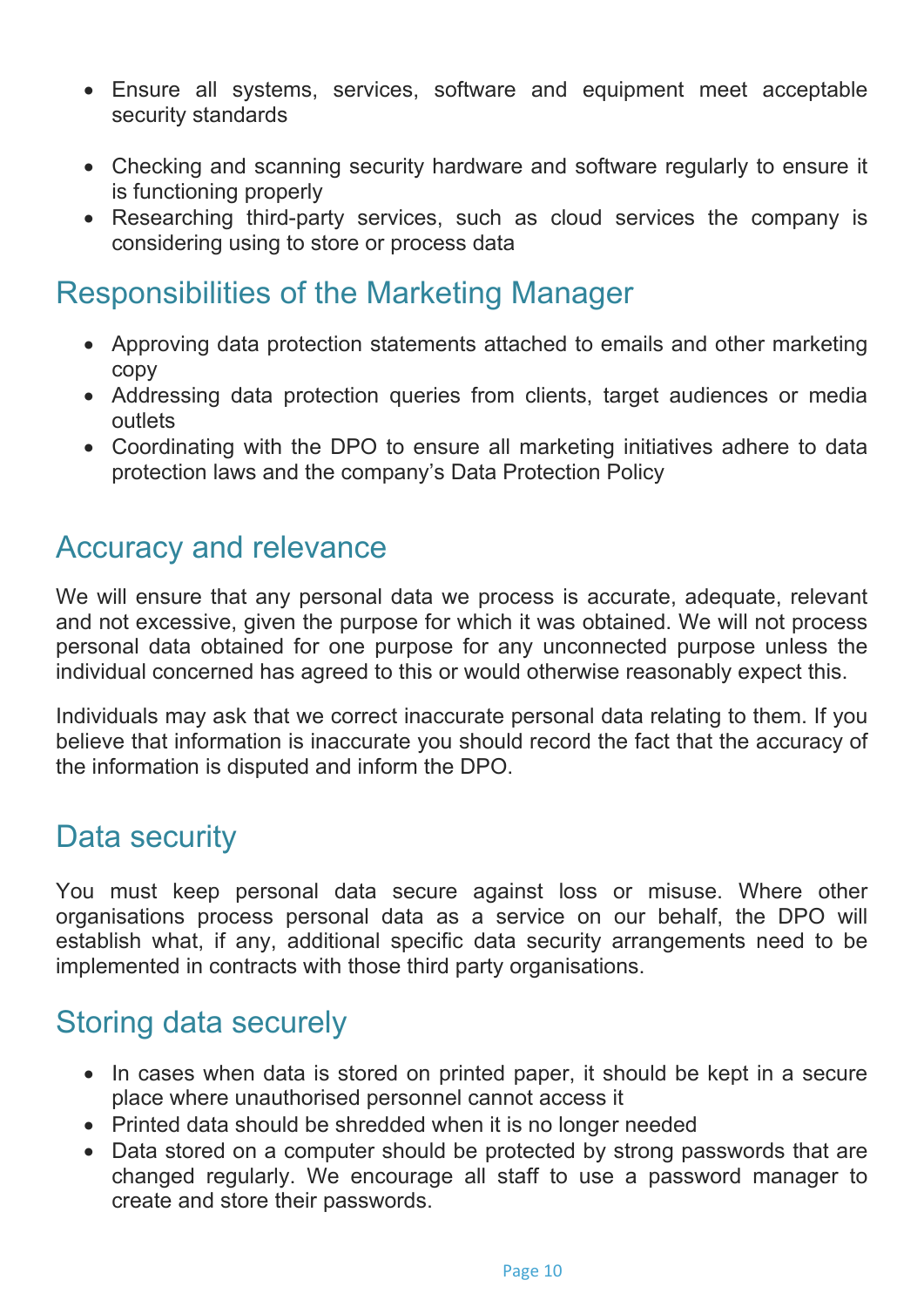- Data stored on CDs or memory sticks must be encrypted or password protected and locked away securely when they are not being used
- The DPO must approve any cloud used to store data
- Servers containing personal data must be kept in a secure location, away from general office space
- Data should be regularly backed up in line with the company's backup procedures
- Data should never be saved directly to mobile devices such as laptops, tablets or smartphones
- All servers containing sensitive data must be approved and protected by security software
- All possible technical measures must be put in place to keep data secure

## Data retention

We must retain personal data for no longer than is necessary. What is necessary will depend on the circumstances of each case, taking into account the reasons that the personal data was obtained, but should be determined in a manner consistent with our data retention quidelines.

## Transferring data internationally

There are restrictions on international transfers of personal data. You must not transfer personal data abroad, or anywhere else outside of normal rules and procedures without express permission from the DPO.

# **Rights of individuals**

Individuals have rights to their data which we must respect and comply with to the best of our ability. We must ensure individuals can exercise their rights in the following ways:

### **1. Right to be informed**

- Providing privacy notices which are concise, transparent, intelligible and easily accessible, free of charge, that are written in clear and plain language, particularly if aimed at children.
- Keeping a record of how we use personal data to demonstrate compliance with the need for accountability and transparency.

### **2. Right of access**

 Enabling individuals to access their personal data and supplementary information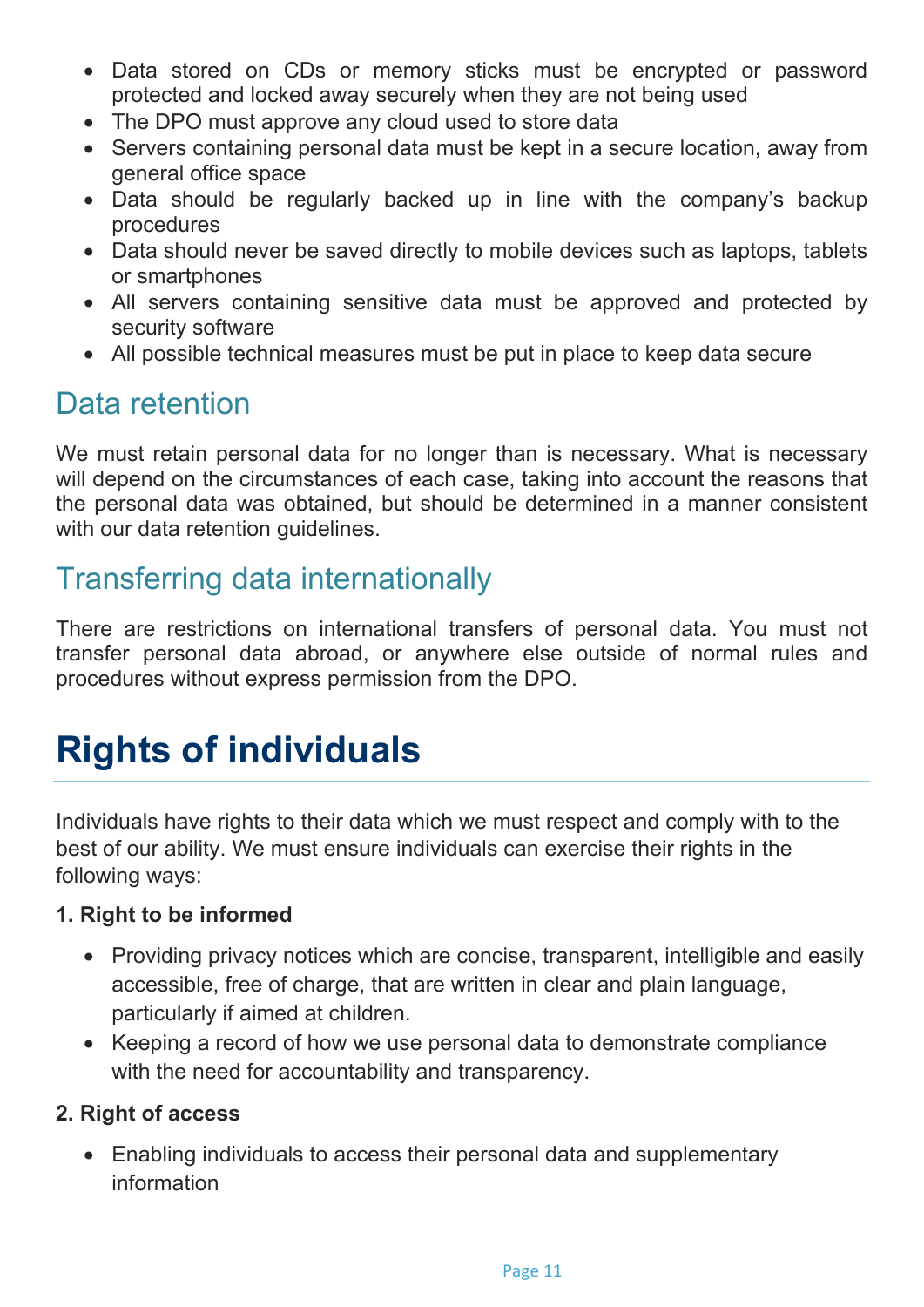Allowing individuals to be aware of and verify the lawfulness of the processing activities

### **3. Right to rectification**

- We must rectify or amend the personal data of the individual if requested because it is inaccurate or incomplete.
- This must be done without delay, and no later than one month. This can be extended to two months with permission from the DPO.

### **4. Right to erasure**

 We must delete or remove an individual's data if requested and there is no compelling reason for its continued processing.

### **5. Right to restrict processing**

- We must comply with any request to restrict, block, or otherwise suppress the processing of personal data.
- We are permitted to store personal data if it has been restricted, but not process it further. We must retain enough data to ensure the right to restriction is respected in the future.

### **6. Right to data portability**

- We must provide individuals with their data so that they can reuse it for their own purposes or across different services.
- We must provide it in a commonly used, machine-readable format, and send it directly to another controller if requested.

### **7. Right to object**

- We must respect the right of an individual to object to data processing based on legitimate interest or the performance of a public interest task.
- We must respect the right of an individual to object to direct marketing, including profiling.
- We must respect the right of an individual to object to processing their data for scientific and historical research and statistics.

### **8. Rights in relation to automated decision making and profiling**

- We must respect the rights of individuals in relation to automated decision making and profiling.
- Individuals retain their right to object to such automated processing, have the rationale explained to them, and request human intervention.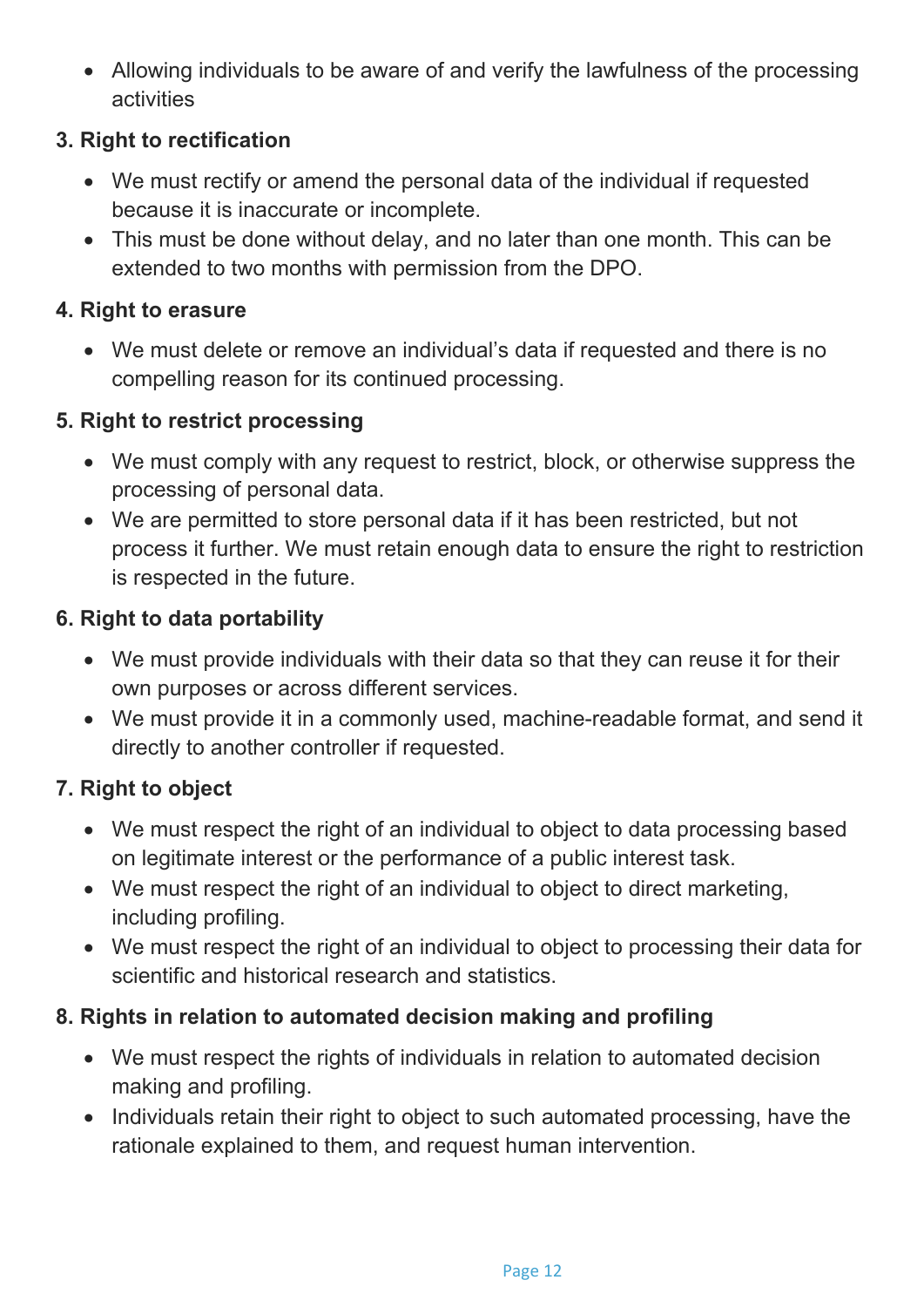## When to supply a privacy notice

A privacy notice must be supplied at the time the data is obtained if obtained directly from the data subject. If the data is not obtained directly from the data subject, the privacy notice must be provided within a reasonable period of having obtained the data, which mean within one month.

If the data is being used to communicate with the individual, then the privacy notice must be supplied at the latest when the first communication takes place.

If disclosure to another recipient is envisaged, then the privacy notice must be supplied prior to the data being disclosed.

## What to include in a privacy notice

Privacy notices must be concise, transparent, intelligible and easily accessible. They are provided free of charge and must be written in clear and plain language, particularly if aimed at children

The following information must be included in a privacy notice to all data subjects:

- Identification and contact information of the data controller and the data protection officer
- The purpose of processing the data and the lawful basis for doing so
- The legitimate interests of the controller or third party, if applicable
- The right to withdraw consent at any time, if applicable
- The category of the personal data (only for data not obtained directly from the data subject)
- Any recipient or categories of recipients of the personal data
- Detailed information of any transfers to third countries and safeguards in place
- The retention period of the data or the criteria used to determine the retention period, including details for the data disposal after the retention period
- The right to lodge a complaint with the ICO, and internal complaint procedures
- The source of the personal data, and whether it came from publicly available sources (only for data not obtained directly from the data subject)
- Any existence of automated decision making, including profiling and information about how those decisions are made, their significances and consequences to the data subject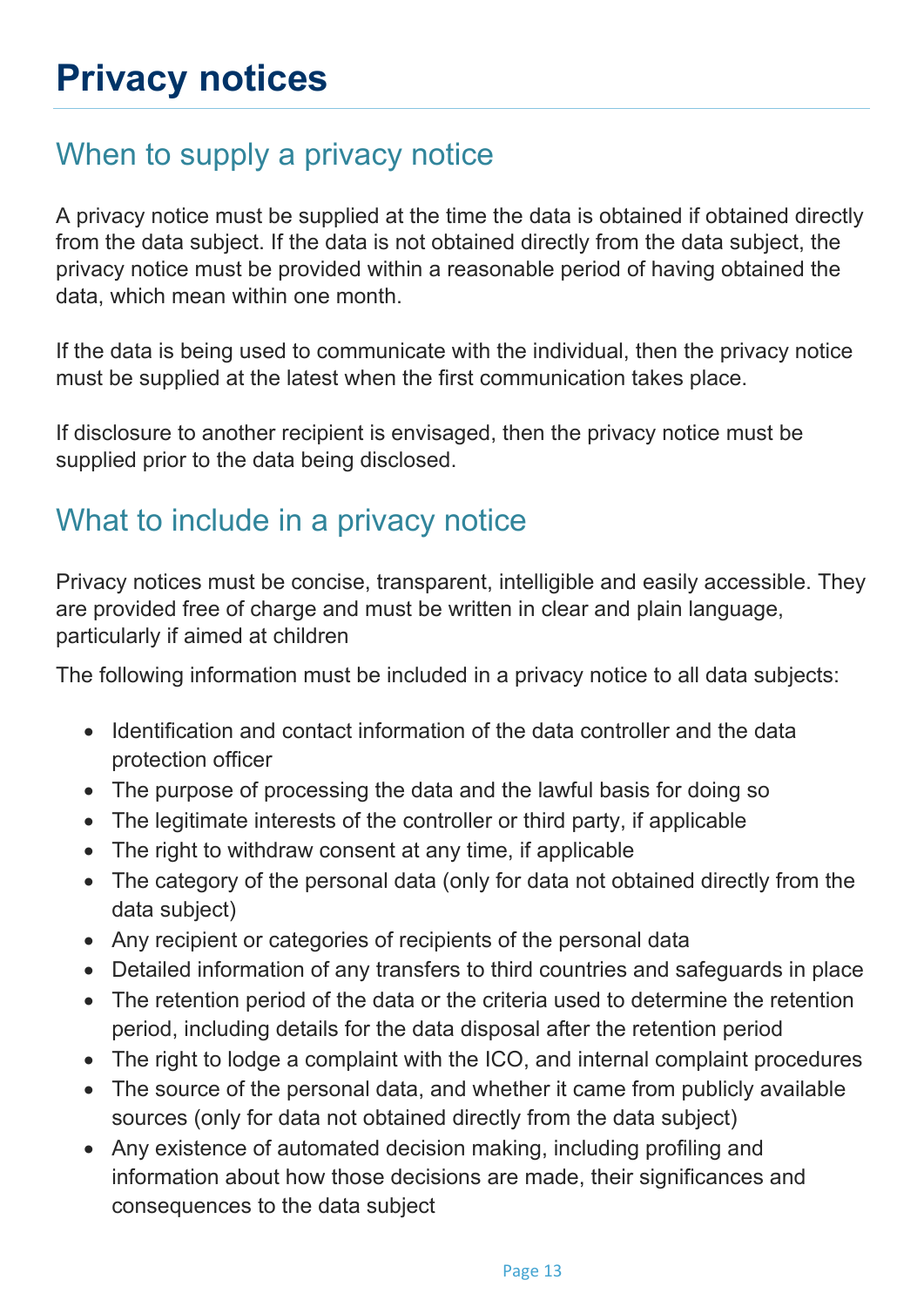Whether the provision of personal data is part of a statutory of contractual requirement or obligation and possible consequences for any failure to provide the data (only for data obtained directly from the data subject)

## **Subject Access Requests**

### What is a subject access request?

An individual has the right to receive confirmation that their data is being processed, access to their personal data and supplementary information which means the information which should be provided in a privacy notice.

### How we deal with subject access requests

We must provide an individual with a copy of the information the request, free of charge. This must occur without delay, and within one month of receipt. We endeavour to provide data subjects access to their information in commonly used electronic formats, and where possible, provide direct access to the information through a remote accessed secure system.

If complying with the request is complex or numerous, the deadline can be extended by two months, but the individual must be informed within one month. You must obtain approval from the DPO before extending the deadline.

We can refuse to respond to certain requests, and can, in circumstances of the request being manifestly unfounded or excessive, charge a fee. If the request is for a large quantity of data, we can request the individual specify the information they are requesting. This can only be done with express permission from the DPO.

Once a subject access request has been made, you must not change or amend any of the data that has been requested. Doing so is a criminal offence.

### Data portability requests

We must provide the data requested in a structured, commonly used and machinereadable format. This would normally be a CSV file, although other formats are acceptable. We must provide this data either to the individual who has requested it, or to the data controller they have requested it be sent to. This must be done free of charge and without delay, and no later than one month. This can be extended to two months for complex or numerous requests, but the individual must be informed of the extension within one month and you must receive express permission from the DPO first.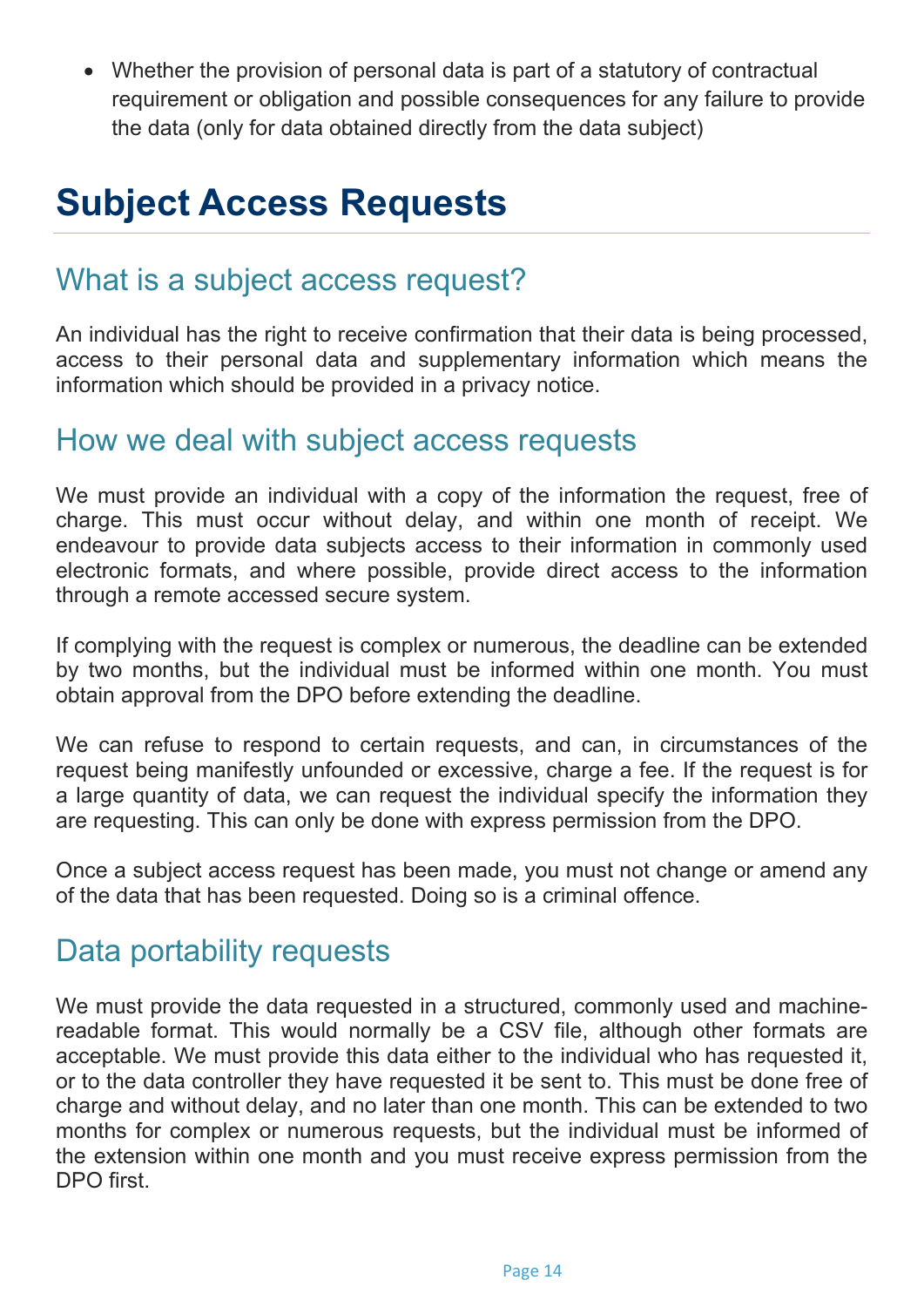## What is the right to erasure?

Individuals have a right to have their data erased and for processing to cease in the following circumstances:

- Where the personal data is no longer necessary in relation to the purpose for which it was originally collected and / or processed
- Where consent is withdrawn
- Where the individual objects to processing and there is no overriding legitimate interest for continuing the processing
- The personal data was unlawfully processed or otherwise breached data protection laws
- To comply with a legal obligation
- The processing relates to a child

## How we deal with the right to erasure

We can only refuse to comply with a right to erasure in the following circumstances:

- To exercise the right of freedom of expression and information
- To comply with a legal obligation for the performance of a public interest task or exercise of official authority
- For public health purposes in the public interest
- For archiving purposes in the public interest, scientific research, historical research or statistical purposes
- The exercise or defence of legal claims

If personal data that needs to be erased has been passed onto other parties or recipients, they must be contacted and informed of their obligation to erase the data. If the individual asks, we must inform them of those recipients.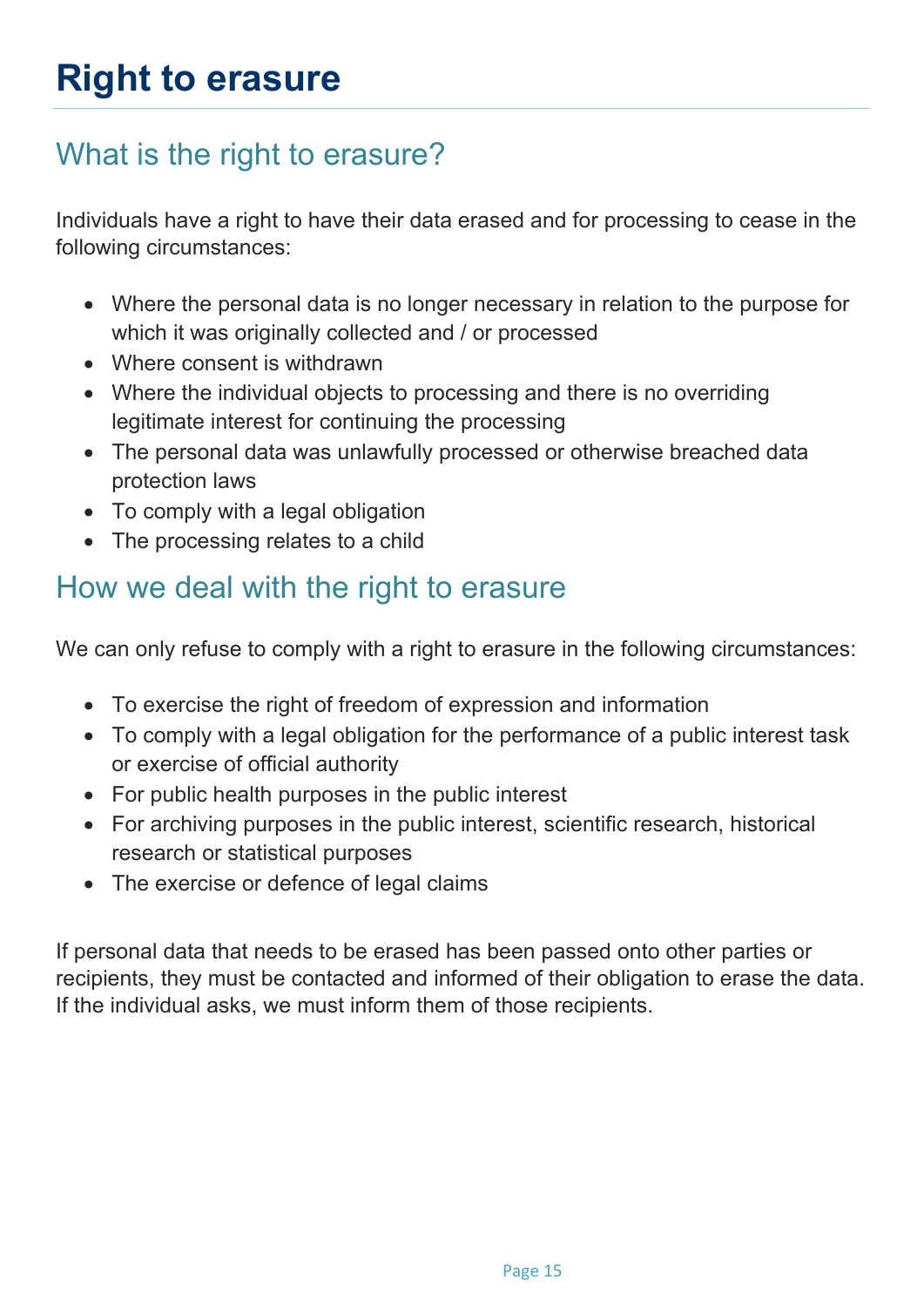## The right to object

Individuals have the right to object to their data being used on grounds relating to their particular situation. We must cease processing unless:

- We have legitimate grounds for processing which override the interests, rights and freedoms of the individual.
- The processing relates to the establishment, exercise or defence of legal claims.

We must always inform the individual of their right to object at the first point of communication, i.e. in the privacy notice. We must offer a way for individuals to object online.

## The right to restrict automated profiling or decision making

We may only carry out automated profiling or decision making that has a legal or similarly significant effect on an individual in the following circumstances:

- It is necessary for the entry into or performance of a contract.
- Based on the individual's explicit consent.
- Otherwise authorised by law.

In these circumstances, we must:

- Give individuals detailed information about the automated processing.
- Offer simple ways for them to request human intervention or challenge any decision about them.
- Carry out regular checks and user testing to ensure our systems are working as intended.

# **Third parties**

### Using third party controllers and processors

As a data controller and data processor, we must have written contracts in place with any third party data controllers and data processors that we use. The contract must contain specific clauses which set out our and their liabilities, obligations and responsibilities.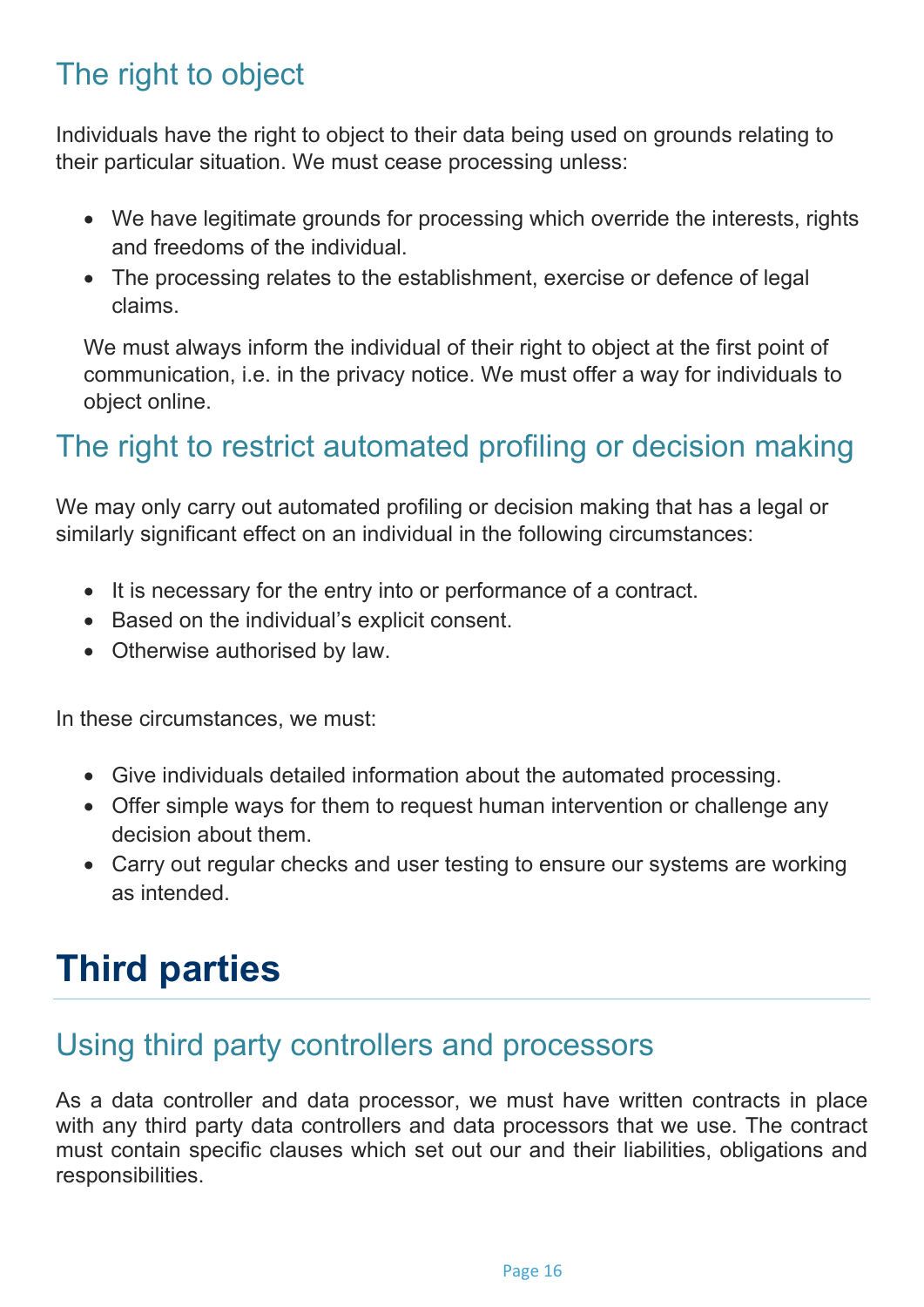As a data controller, we must only appoint processors who can provide sufficient guarantees under GDPR and that the rights of data subjects will be respected and protected.

As a data processor, we must only act on the documented instructions of a controller. We acknowledge our responsibilities as a data processor under GDPR and we will protect and respect the rights of data subjects.

### **Contracts**

Our contracts must comply with the standards set out by the ICO and, where possible, follow the standard contractual clauses which are available. Our contracts with data controllers and data processors must set out the subject matter and duration of the processing, the nature and stated purpose of the processing activities, the types of personal data and categories of data subject, and the obligations and rights of the controller.

At a minimum, our contracts must include terms that specify:

- Acting only on written instructions
- Those involved in processing the data are subject to a duty of confidence
- Appropriate measures will be taken to ensure the security of the processing
- Sub-processors will only be engaged with the prior consent of the controller and under a written contract
- The controller will assist the processor in dealing with subject access requests and allowing data subjects to exercise their rights under GDPR
- The processor will assist the controller in meeting its GDPR obligations in relation to the security of processing, notification of data breaches and implementation of Data Protection Impact Assessments
- Delete or return all personal data at the end of the contract
- Submit to regular audits and inspections, and provide whatever information necessary for the controller and processor to meet their legal obligations.
- Nothing will be done by either the controller or processor to infringe on GDPR.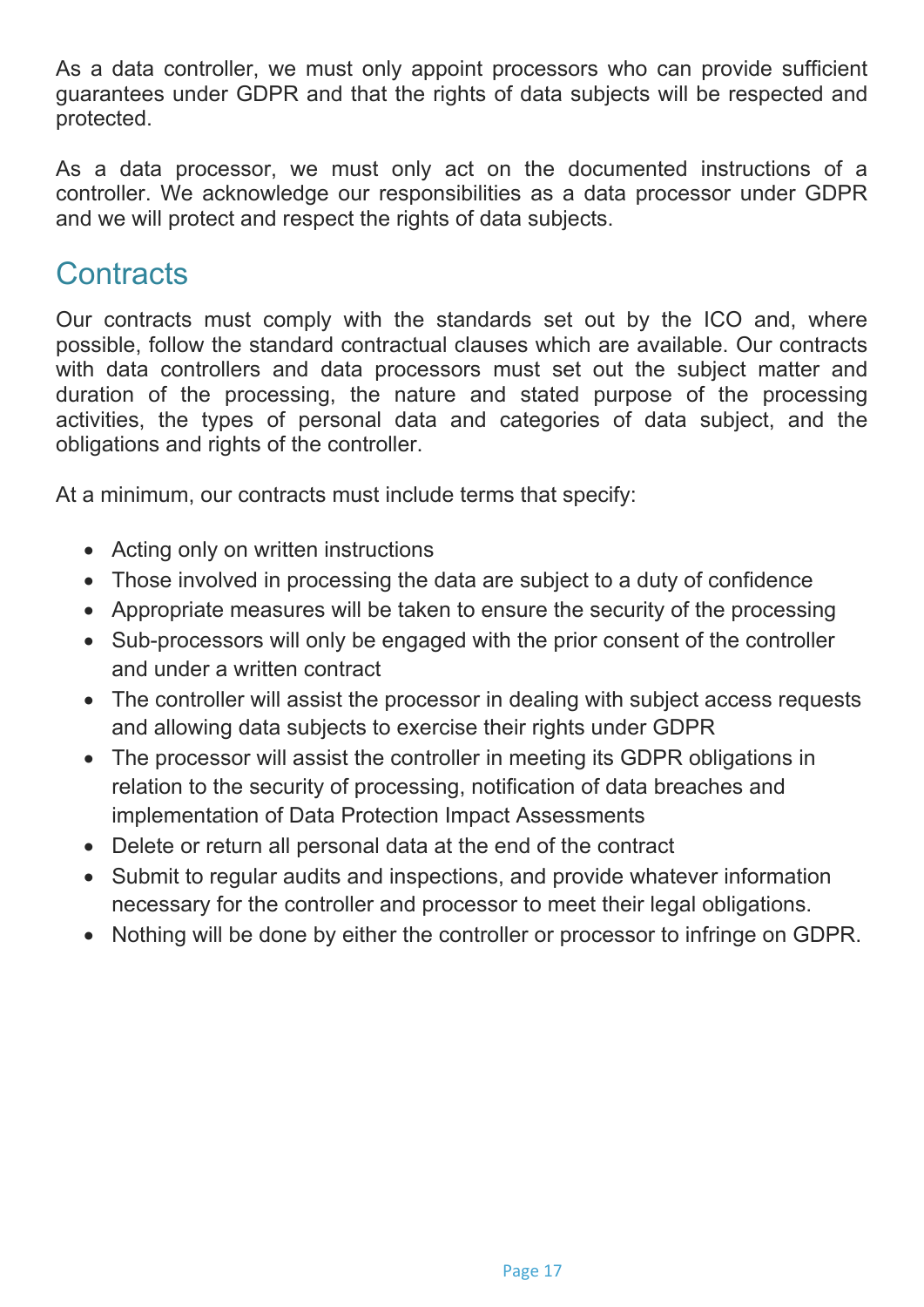## Criminal record checks

Any criminal record checks are justified by law. Criminal record checks cannot be undertaken based solely on the consent of the subject. We cannot keep a comprehensive register of criminal offence data. All data relating to criminal offences is considered to be a special category of personal data and must be treated as such. You must have approval from the DPO prior to carrying out a criminal record check.

# **Audits, monitoring and training**

## Data audits

Regular data audits to manage and mitigate risks will inform the data register. This contains information on what data is held, where it is stored, how it is used, who is responsible and any further regulations or retention timescales that may be relevant. You must conduct a regular data audit as defined by the DPO and normal procedures.

### **Monitoring**

Everyone must observe this policy. The DPO has overall responsibility for this policy. Our organisation will keep this policy under review and amend or change it as required. You must notify the DPO of any breaches of this policy. You must comply with this policy fully and at all times.

### **Training**

You will receive adequate training on provisions of data protection law specific for your role. You must complete all training as requested. If you move role or responsibilities, you are responsible for requesting new data protection training relevant to your new role or responsibilities.

If you require additional training on data protection matters, contact the DPO.